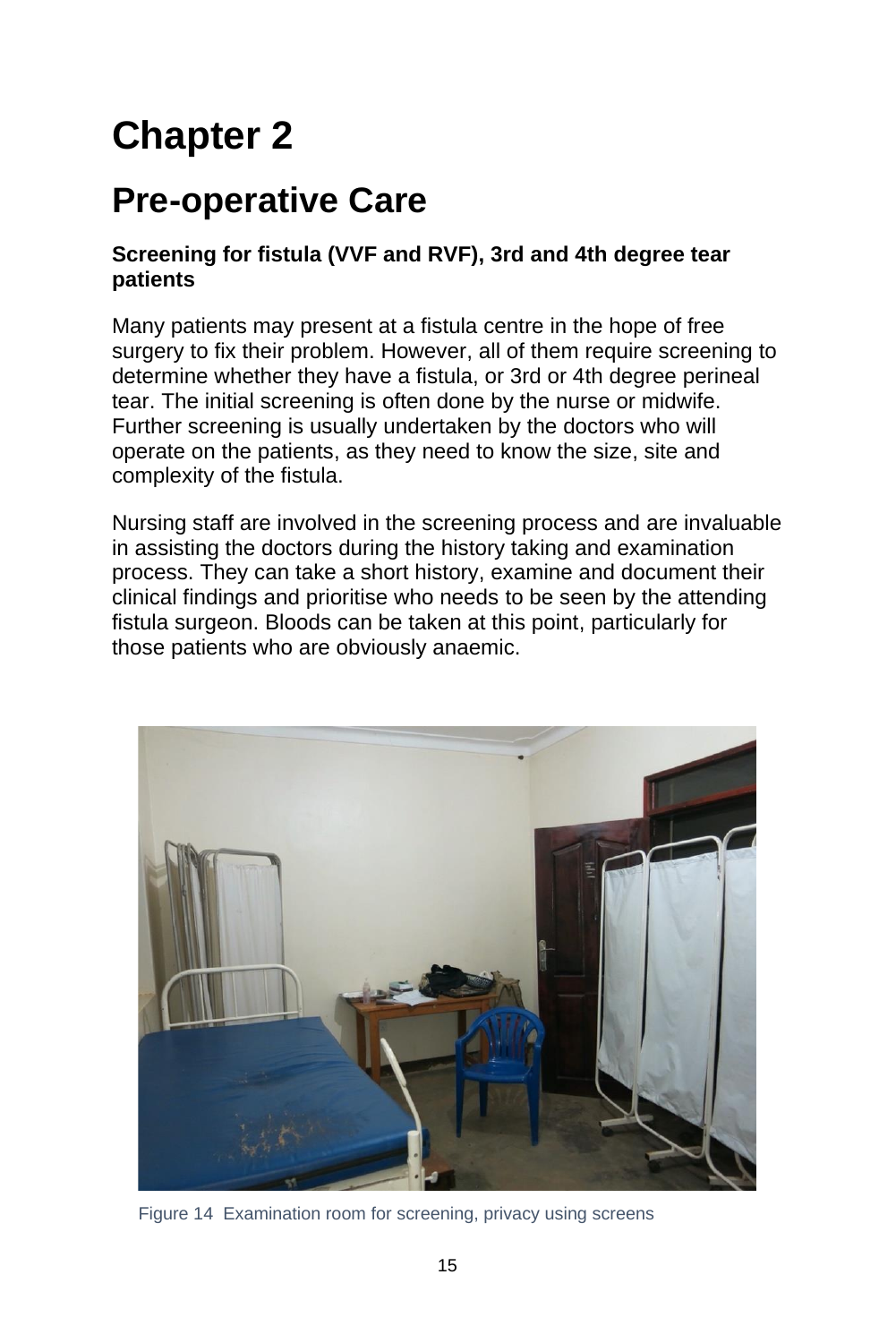#### **History taking**

- Is the patient wet all the time including at night-time? For fistula patients, this needs to be confirmed because those with mild to moderate stress incontinence may describe being wet all day, but usually remain dry overnight.
- Establish whether they became wet following childbirth (vaginal delivery, caesarean section or caesarean hysterectomy).
- Ask whether they are also leaking faeces? This is to establish whether they have an RVF as well as a VVF.
- Patients with 4th degree tears will describe being incontinent of faeces and have faeces in the vagina. They are likely to be unable to control passing stool and/or flatus. In contrast, women with 3rd degree tears may be able to control passing stool at times, but will also frequently suffer from incontinence or soiling.
- Consider the age of the patient obstructed labour in women in their teenage years tends to be related to the most severe birth injuries, which are often difficult to repair.
- How long has the patient been wet? Urine dermatitis is a sign that the patient has been wet for a long time.
- Obstetric history. Whether this was the first pregnancy, or there have been other deliveries, and, if so, the number of deliveries and number of living children. How did the woman deliver and when? Was it a vaginal delivery or caesarean section? (Fistula after caesarean section may be more complex, related to the ureters or to a ruptured uterus extending into the bladder.)
- How long was the labour? Many patients with fistula will have laboured for more than 24 hours. Is there any footdrop? The longer the obstructed labour lasted, generally the more extensive/complex damage and more severe footdrop.
- Where did the delivery occur? It may have been at home, in a health centre or at hospital. Obstructed deliveries often follow a labour at home with patients not presenting at hospital for caesarean section until it is too late, the baby has died, and a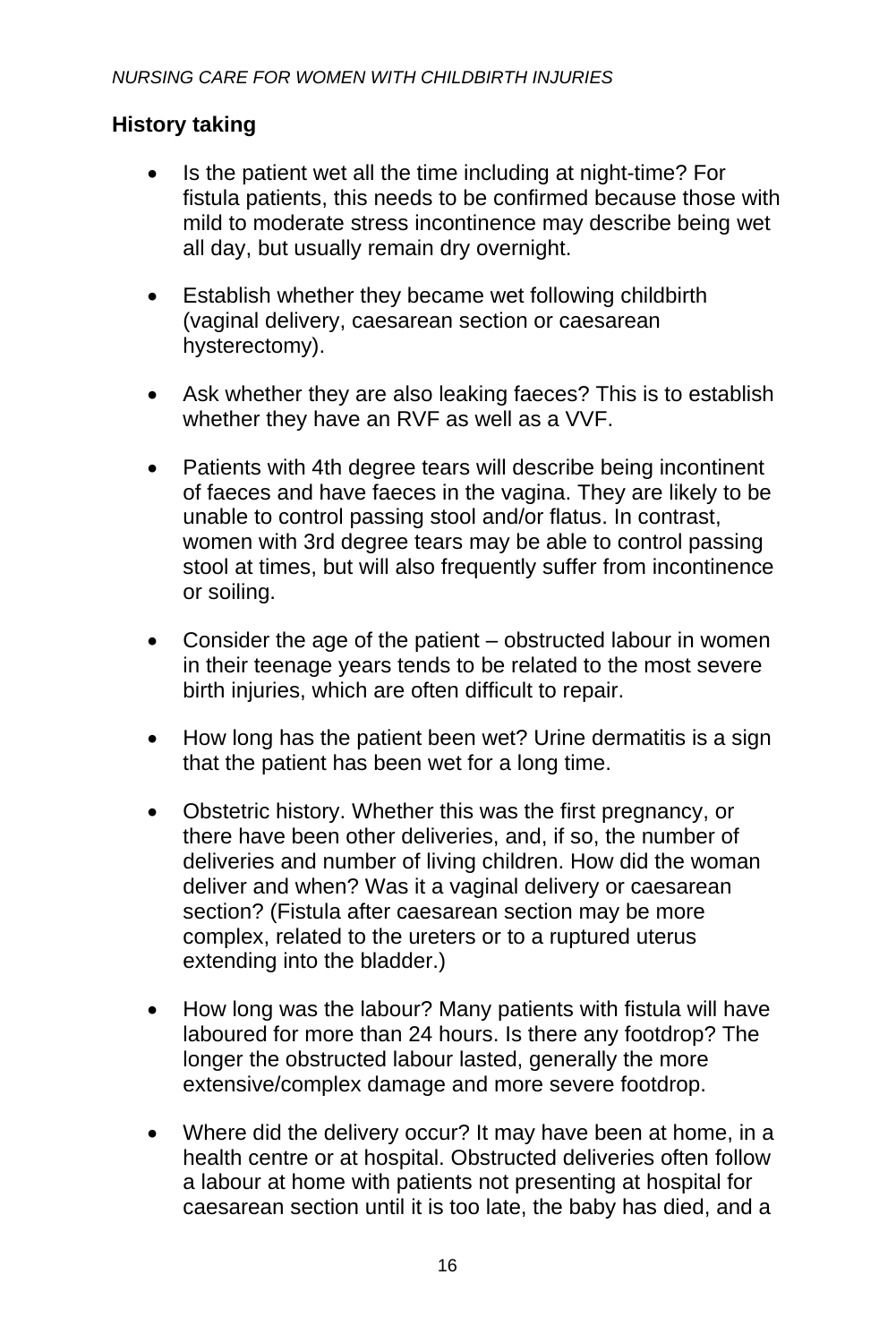fistula has formed. Fistula can also develop in a hospital if there is inadequate monitoring during labour (with a partogram), delay in getting to theatre for caesarean, or shortage of staff or an available surgeon.

- Does the woman have a living child from the birth? Almost all vaginal deliveries from obstructed labour will result in stillbirth or early neonatal death due to foetal hypoxia resulting in poor Apgar scores. Women who obstruct during childbirth and fail to deliver may end up with a difficult caesarean section and the formation of a fistula. A few patients may have a live baby if delivered by caesarean. If a live child was delivered by caesarean, the injury may have happened during surgery rather than necrosis from a long obstruction. An intra-cervical or ureteric fistula should be suspected.
- Has the patient had any previous fistula surgery? Subsequent repairs can be difficult to cure.
- What is the patient's social history? Is the patient still living with her husband or partner? Patients who have been wet for a long time may have little family support and may not have an attendant with them who can look after them during their hospital stay. These patients need extra care from the nursing staff. Finding another patient's attendant who is willing to care for them during their stay in hospital can be helpful.
- Menstrual history. It is important to establish whether the woman's menstrual periods have resumed. If a woman's periods have not returned and she has been leaking urine for more than 6 months, a hysterectomy following caesarean should be suspected.
- Sexual history. It should be determined whether the woman has resumed sexual activity and, if so, is she experiencing any problems. If sexually active, check whether or not she is currently pregnant.
- Bladder stones **–** suprapubic pain with urinary incontinence can be indicative of a bladder stone. These are not uncommon among fistula patients, as concentrated urine predisposes to deposits in the bladder that can lead to the formation of bladder stones. Some women may also have had a foreign body, such as leaves, or other matter, introduced into the bladder and/or vagina by themselves or by a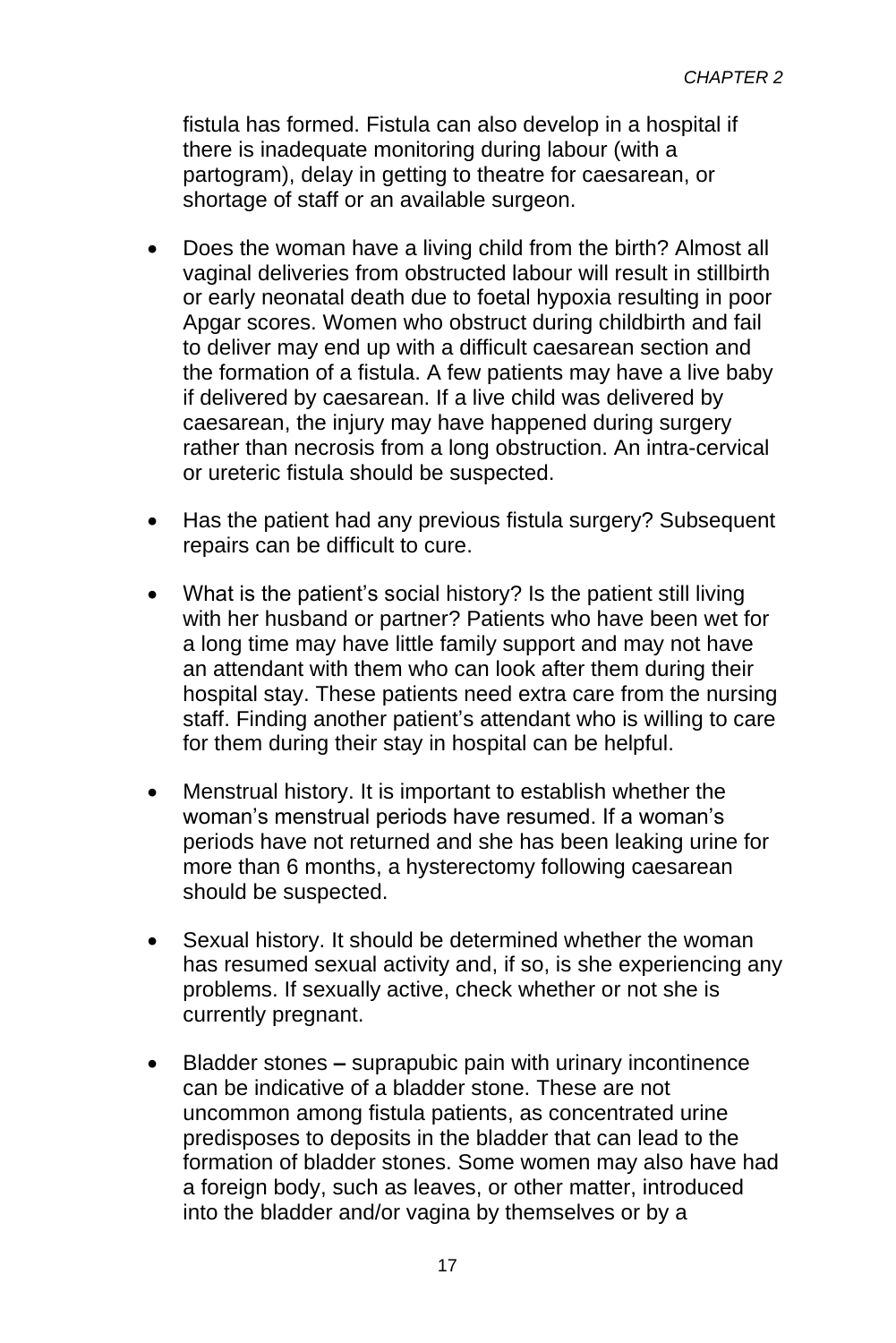traditional healer to try and block the hole in the bladder. These objects can also lead to the formation of bladder stones causing chronic cystitis.

If a bladder stone is located during surgery, the surgeon will remove it, but it is unlikely that they will attempt to repair the fistula at the same time, as the chances of healing are reduced due to chronic infection in the bladder. The patient will need to return to have the fistula repaired, giving themselves at least 3 months for recovery following the operation to remove the bladder stone.

## **Examination**

- Perform a routine general examination. Record the patient's height and weight. Check for anaemia, jaundice, body temperature, hydration status, mental state and nutritional status. Looking for any evidence of sepsis as patients who have suffered obstructed labour, particularly those with an RVF, will often have endured a difficult recovery post-delivery.
- Nutritional state. For very thin malnourished patients who may also be anaemic, surgery should be postponed until they have attained a healthy weight through measures such as improving their nutrition, taking de-worming medication, treating malaria or other underlying co-morbidities such as tuberculosis. Many women presenting for fistula surgery are underweight and can be operated on provided they have no underlying health problems. Severely malnourished patients are likely to suffer from difficulties during anaesthesia and complications following surgery.
- Examine for contractures and abnormal gait (how they walk). Neurological damage, from nerve compression due to the baby's head being stuck in the pelvis during obstructed labour, can leave the patient with a limp (known as footdrop or dropfoot) or unable to walk unaided. This is a marker for severe injury and often seen with young women presenting with fistula. Footdrop can be bilateral (both feet involved). Contractures of the legs can occur with severe footdrop due to lack of movement of the muscles in the limbs. However, most patients with contractures will improve with time, but need intensive active and passive movement of the limbs.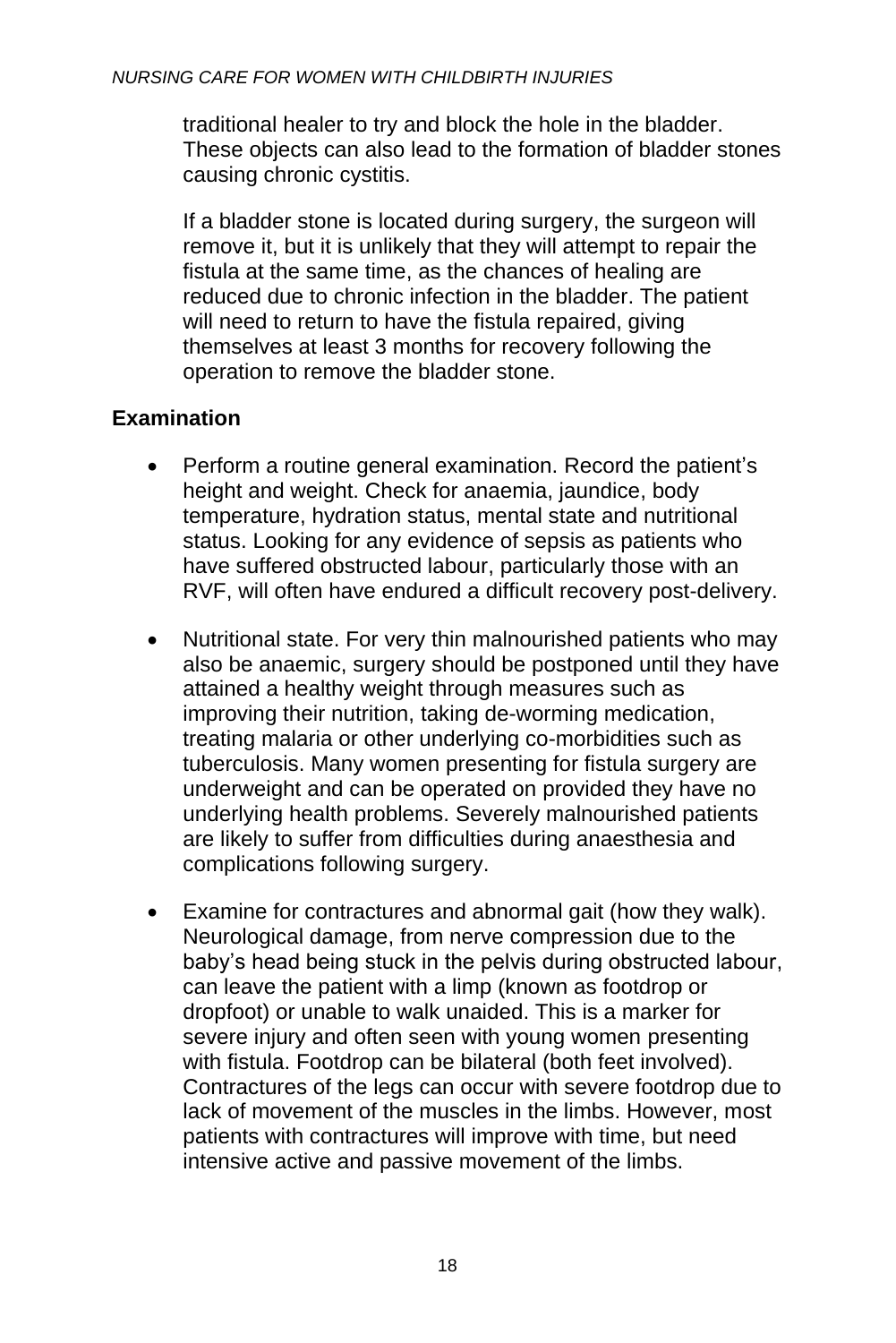- Check for evidence of continuous urine leakage such as urine dermatitis, wet clothes, using padding to soak up urine, obvious leaking of urine, presence of stool in the vagina (RVF), vaginal scarring and reduced vaginal capacity (stenosis).
- For patients with 3rd and 4th degree tears examine the vagina, perineum and anal sphincter. Observe for soiling of stool on the patient's pants. Anal sphincter tone needs to be checked by asking the patient to squeeze your gloved finger when inserted in the anus.



Figure 15 Urine dermatitis

#### **Assisting the surgeon in patient evaluation**

After the nurse has completed the initial assessment of the patient (as described above), each patient is then examined by the doctor, to assess the fistula to be repaired. Patient privacy is ensured using screens and instructing the patient to keep their clothes on and to pull up their dress or skirt underneath their bottom.

Patients should be provided with a piece of polythene sheet to cover the examination table to prevent infection. The heavy waterproof sheet covering the examination bed should be cleaned with disinfectant between patients. Patients may be examined lying on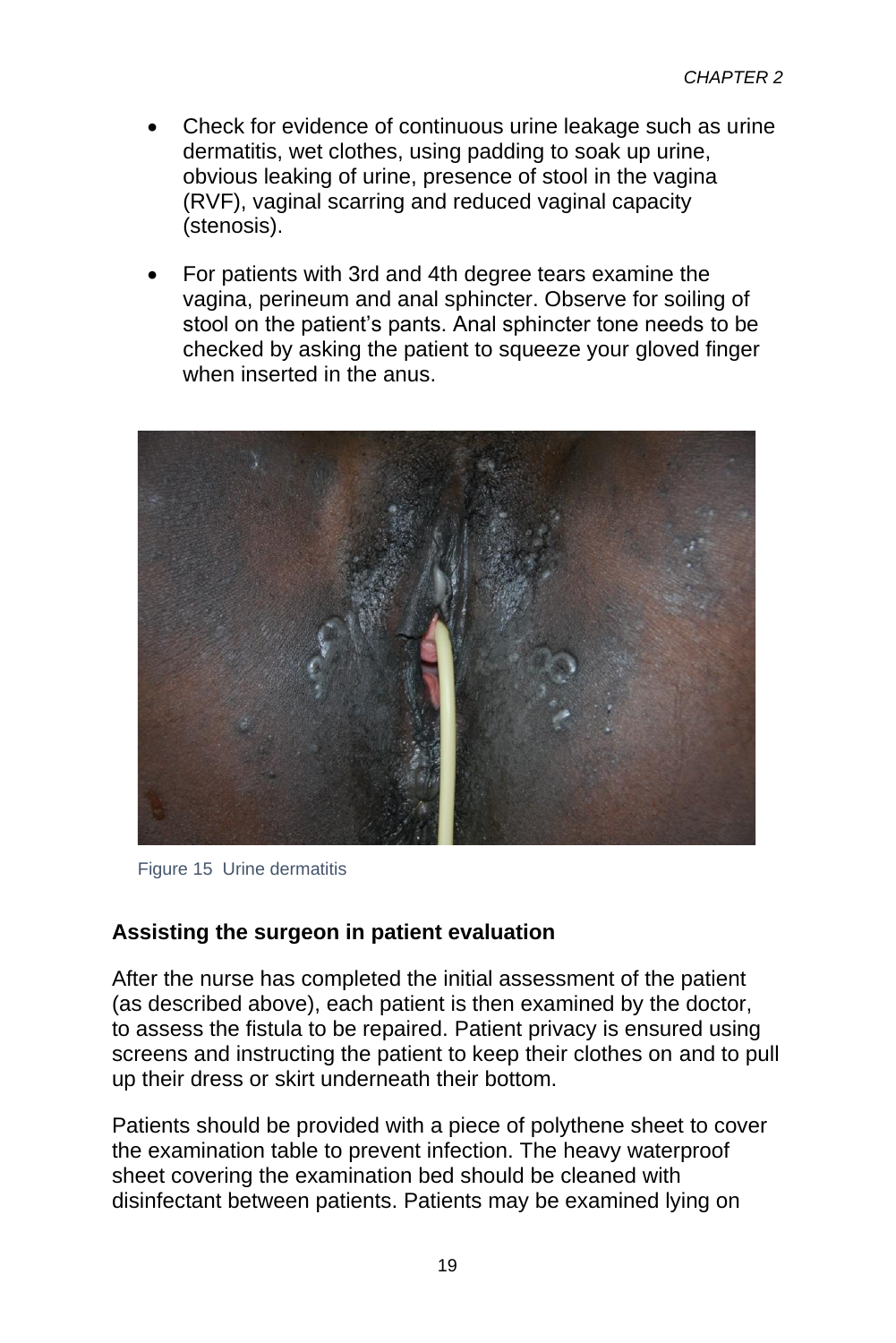*NURSING CARE FOR WOMEN WITH CHILDBIRTH INJURIES*

their back, on their side with knees to chest or in the lithotomy position.



Figure 16 Examination of a patient on polythene sheet

Nurses need to provide a clean speculum, if possible, a Sims speculum is best, for examination. The speculum must be cleaned in detergent and rinsed with normal saline between each patient. It is helpful to have a bucket of detergent for the dirty speculum, which



Figure 17 Bucket for clean instruments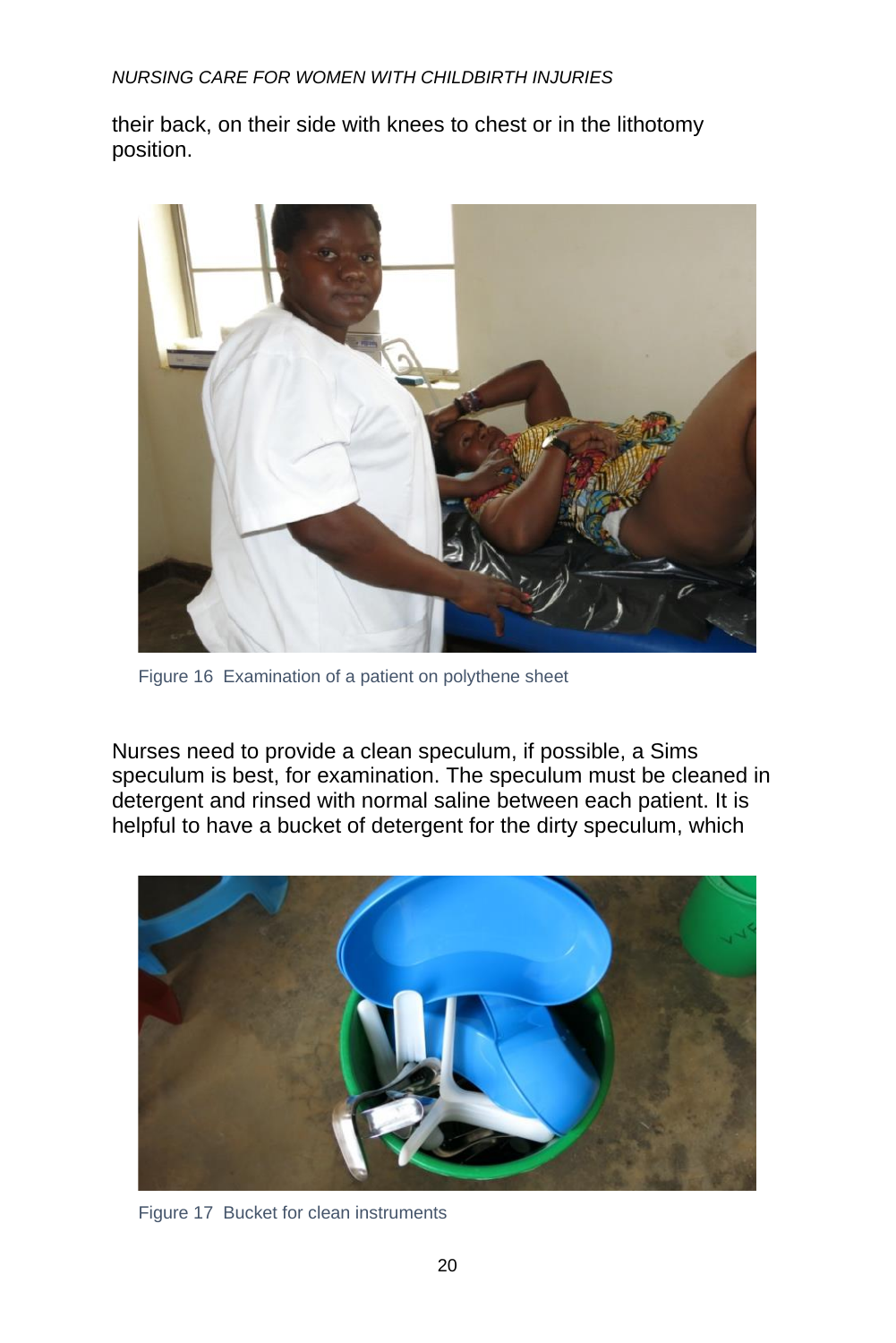needs to be soaked for 10 minutes then rinsed. The clean speculums are kept in a clean bucket.



Figure 18 Sims speculum



Figure 19 Bucket for dirty instruments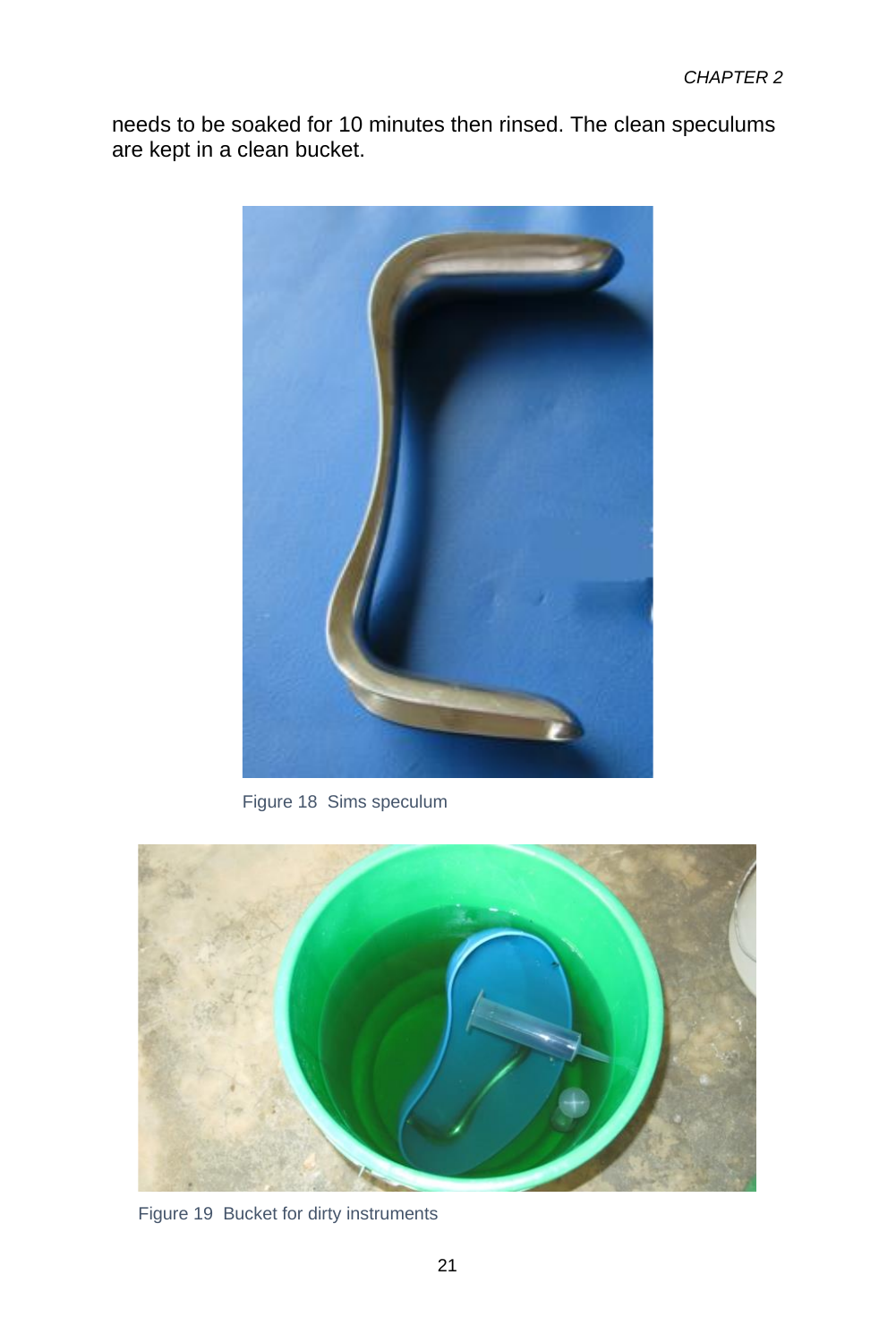#### *NURSING CARE FOR WOMEN WITH CHILDBIRTH INJURIES*

Water soluble lubricant, such as K-Y jelly, will be needed to reduce the discomfort during vaginal examination. Make sure there is a plentiful supply before screening starts.

Dye tests may be needed to confirm the site of the fistula. Use methylene blue or gentian violet, but ensure it is diluted with saline before using on patients. The dye should be made up daily using sterile equipment. If it is not diluted, it will stain extensive areas, making interpretation of the test difficult; 1–2 ml of blue dye in a kidney dish of saline is sufficient. A Foley or in/out catheter, swabs and a 60 ml or 100 ml syringe will also be needed for the dye tests.

The doctor will specify what is needed to carry out the dye test. The nurse will be asked to pass the doctor the syringe of blue dye and may be required to hold the Foley catheter as the dye is inserted. Between 180 and 300 ml of dye is inserted into the bladder and the vaginal wall is examined for any leakage of dye confirming the site of a fistula.

If the dye test is negative and the patient is insisting that she is wet. further evaluation is needed to rule out a ureteric or pin hole fistula. This involves filling the bladder with blue dye, inserting some gauze or cotton wool in the vagina and getting the patient to walk around for 30–60 minutes. If the gauze or cotton wool is blue when removed, she has a fistula; if it is wet with urine, a ureteric fistula is likely.



Figure 20 Carrying out a dye test using diluted blue dye (note the blue dye on the speculum suggests a VVF)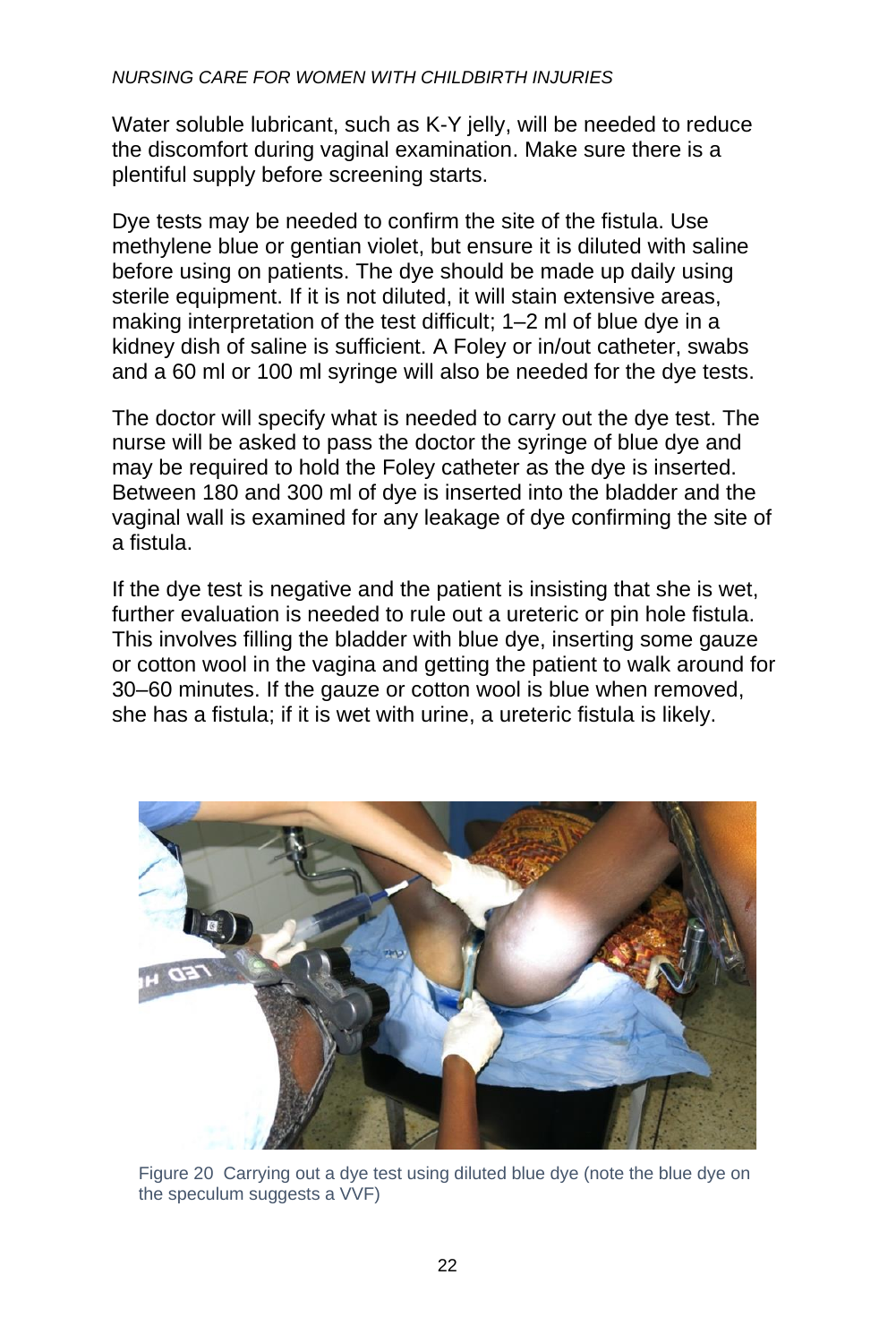#### **Counselling before surgery**

After the patient has been screened and found to have a fistula the surgeon will inform them whether they can offer a potentially curative operation. The type of operation they require will be discussed and, if any grafts are anticipated for their repair, this should be explained to the patient. They need to understand at this point that they will be required to stay in hospital for two weeks following surgery with a catheter in situ. It is also helpful if they have a family member with them as their attendant to look after them during their stay.

![](_page_8_Picture_3.jpeg)

Figure 21 Patient being counselled about possibility of surgery

It is a good idea at this time to tell patients that surgery is not always 100% successful and, if their operation fails, not to worry excessively as they can return for further surgery that may be successful in curing their incontinence.

Patients also need to understand that they will have to abstain from sexual activity for 3 months after surgery or they may become wet again after they have returned home. If it is not possible for them to go home and have their husband abstain from sex, encourage them to stay with a relative until they are well healed.

They also need to know that they will not be able to do any heavy lifting for at least 3 months after surgery. If they are subsistence farmers, they will need someone to help with lifting after they return home.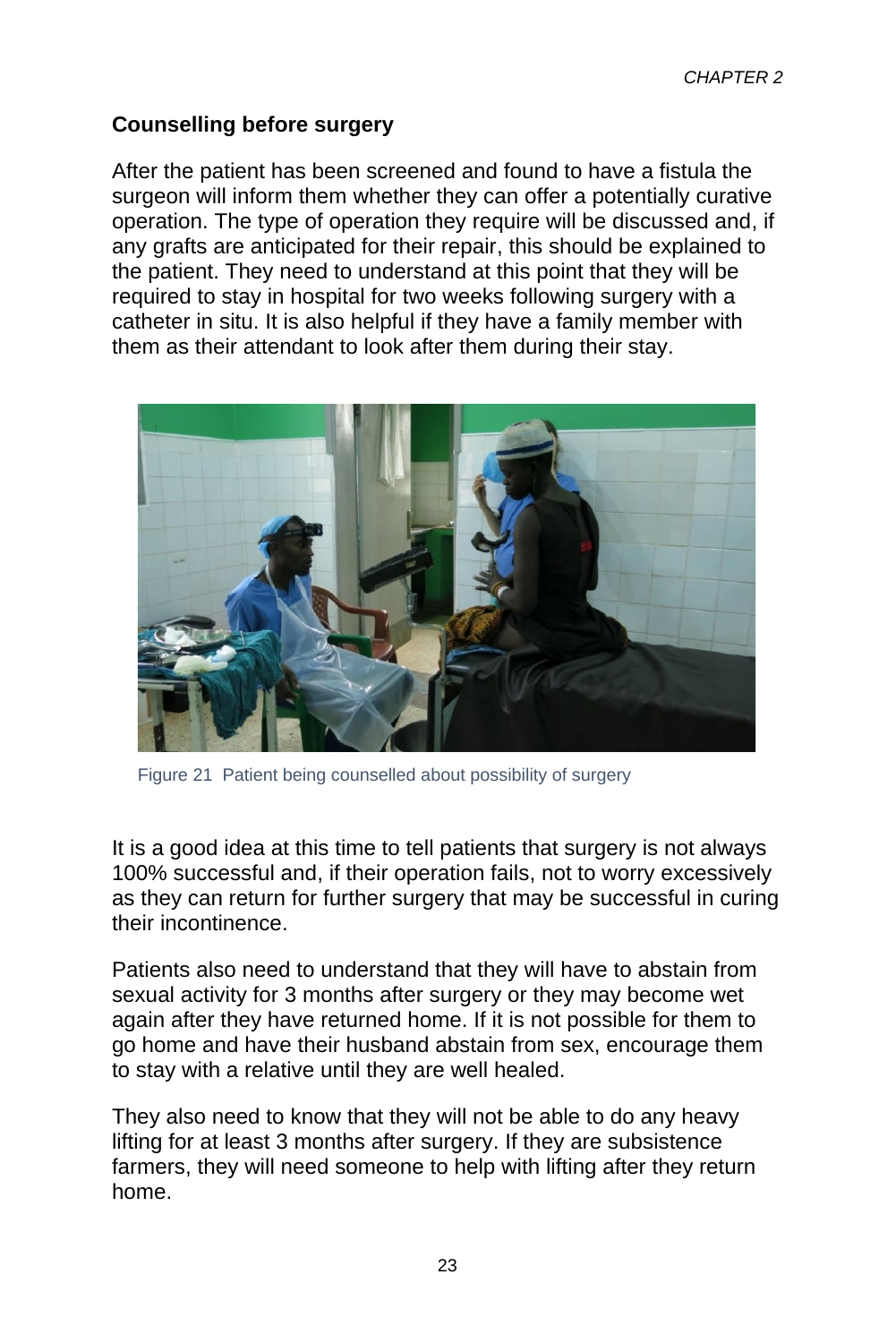Future pregnancies should be delayed for at least a year following surgery and contraception should be offered to allow the women to plan for this. They also need to be advised that future pregnancies need to be delivered by caesarean section, otherwise they risk recurrence of the fistula with a vaginal delivery. Elective caesarean is indicated for all VVF, RVF and 4th degree tears following repair.

### **Immediate pre-operative care**

The day before planned surgery, the patients are required to have their bloods taken for haemoglobin (Hb), human immunodeficiency virus (HIV), blood group, blood glucose and a pregnancy test. Some centres test for schistosomiasis, as it can sometimes cause a fistula and is associated with breakdown of repair, but only a few centres include this test. If the patient is known to have HIV, their CD4 count should be checked, especially if newly diagnosed. If the CD4 is less than 300 cells/mm<sup>3</sup>, then the operation should be postponed until treatment has started and the CD4 count is up. An intravenous (IV) cannula is inserted at this point for theatre the next day.

It is important to determine a patient's Hb and blood group before surgery in case they have problems with bleeding and may require blood transfusion post-operatively.

Screening for HIV is compulsory pre-operatively. This gives the patient an opportunity to know their HIV status and, if positive, access to counselling and treatment. It will also help protect the surgeon, as extra precautions need to be taken if the patient is HIV positive and not receiving treatment.

Informed consent is required, and the patient should have had preoperative counselling as to what their surgery entails and what to expect afterwards. Patients who are unable to read and write need to give consent with a thumbprint using ink.

Some surgeons will want all patients to have an enema the day before surgery to ensure the bowel is empty and there is no contamination of faeces during the operation, which can lead to postoperative infection of the wound. However, enemas are required for all rectal tear and RVF repairs, but not all surgeons use bowel preparation for VVF repairs. Warm water and soap enemas are ideal to clean out the bowel.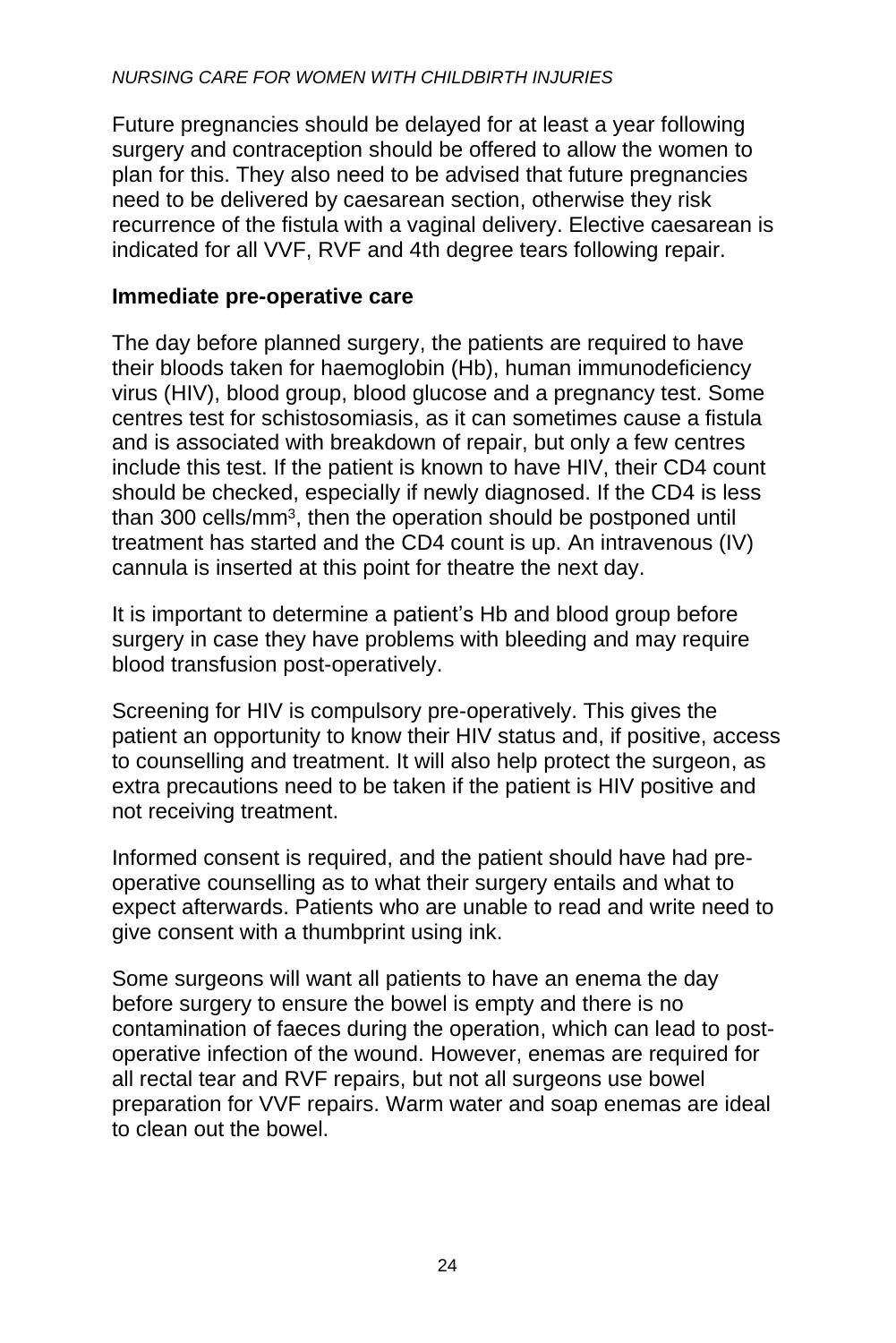| <b>CSF</b><br><b>AFB</b><br><b>OTHERS</b>                                                                                                                                                                                                                                                                                                                                                                                   |  |  |  |  |
|-----------------------------------------------------------------------------------------------------------------------------------------------------------------------------------------------------------------------------------------------------------------------------------------------------------------------------------------------------------------------------------------------------------------------------|--|--|--|--|
| <b>CONSENT TO OPERATION</b>                                                                                                                                                                                                                                                                                                                                                                                                 |  |  |  |  |
| surgeon in the best interest of my/his/her health. Date 2.2.2.2.2.3. Coignature<br>I hereby certify that I have explained and translated to the patient/guardian of the patient the above agreement<br>signed/thumbmarked by the patient/guardian of the patient and I am satisfied that he/she has understood the contents<br>and agrees to the necessary operation.<br>$\bullet$<br>Witness: El Robecca<br>Date: 3.3.2020 |  |  |  |  |
|                                                                                                                                                                                                                                                                                                                                                                                                                             |  |  |  |  |
|                                                                                                                                                                                                                                                                                                                                                                                                                             |  |  |  |  |

Figure 22 Informed consent using patient's thumbprint

![](_page_10_Picture_3.jpeg)

Figure 23 Patient getting a soap enema